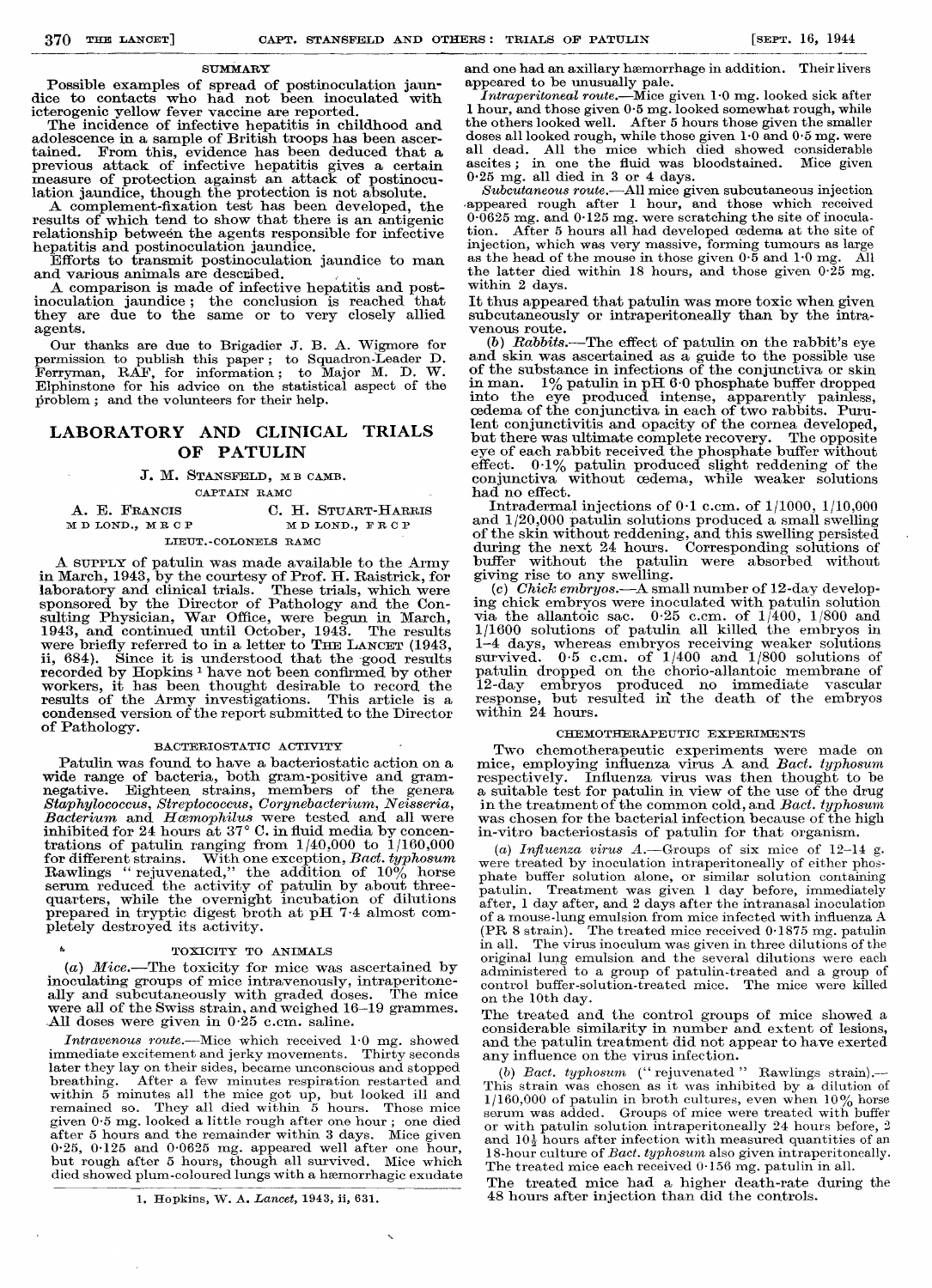## Treatment of the Common Cold ORGANISATION OF CLINICAL TRIALS

During March, 1943, preliminary experime During march, 1945, premiunary experience<br>counted out at a primary training wing for carried out at a primary training wing for carried out at a primary training wing for ascertain whether patulin had any demonstrable ascertain whether patulin had any demonstrated on the severity or duration of the ordina coryza or common cold. The investigator was a with two solutions, A and B, but he was not told solution contained the active compound. 50 pointer ventering the second complement of the solution patients with coryza were treated with the so partities when year were created when the solutions. nasal instillation of drops of the solutions, cases being treated with the two solutions. It difficult to assess the effect of treatment, in v lack of real objective signs which could serve a to the patient's subjective feelings. Among b and controls some colds showed some improvem and controls some colds showed some improver this varied a good deal. Improvement coming or this varied a good deal. Improvement coming days and lasting for a week after the start of t days and lasting for a week after the start  $\alpha$ might be classed as "cure." On this basis, "<br>were recorded among 5 of the 25 patients treat might be classed as "cure." On this basis, were recorded among 5 of the 25 patients to patulin and in none of the 25 controls. patulin and in none of the 25 controls. although only one-fifth could be regarded as although only one-fifth could be regarded as "cures" we felt that further trials were indicated.

The later trials were undertaken at a different training wing in August and September, 194 The investigator was given solutions labelled C and D, G. One of each pair of solutions contained p The procedure was that the technician allotted patients for treatment with each solution and hal patients for treatment with each solution and the appropriate solution to the clinician. the appropriate solution to the clinician. patient nor clinician knew at the time of treatm when the results were being recorded, whether pay when the results were being recorded, whether or control solution had been used. The techn or control solution had been used. The techn administration was changed to nasal spraying in to conform to that used by Surgeon-Commander Hopkins. The solutions used were supplied from a military tory, and were prepared from a single sample of sent by Professor Raistrick, who had stated stability of the compound in solution was largel trolled by pH and that the substance should be d in phosphate buffer at pH 6.0. He also stated in phosphate buffer at pH 6.0. He also stat his view the exact composition of the buffer his view the exact composition of the buffer of importance, and a mixed disodium phospha monosodium phosphate was therefore used through<br>the work the work.

## PREPARATION OF SOLUTIONS

During the preliminary trials with solutions  $\mu$ a stock solution of  $1/1000$  patulin in  $M/50$  p buffered sterile distilled water of pH 6.0 wa to the clinician who diluted it  $1/10$  with ster saline on the day of use. The control solution of the same buffered water without patuling freshly in saline. During the preliminary trials with solutions A and B puing the premimally trials with solution.  $\alpha$  sooth solution of 1/1000 partial in m/00 pm punered sterne distinct water of pri vo was of the same building water without partitum,

On August 5, 1943, four bottles were sent to the On August 5, 1943, four bottles were sent to the Two consisted of 250 c.cm. volumes and were labelled solu-Two consisted of  $250$  c.cm. volumes and were labelle tion  $C$  " and " solution  $D$ ," and also " ready for use." Solution  $C$ tion C " and " solution D," and also " ready for use tion C was a  $1/5000$  solution of patulin in M/50 phosphate buffer,  $pH_0 \cdot 0$  in normal saline made f powder on August 5. D was buffered saline only. Two other<br>bottles consisted of 25 c.cm. amounts labelled "concentrated  $\qquad \qquad {\rm power~on~August~5.} \quad {\rm D~was~buffered~saline~only.} \quad {\rm T}$ bottles consisted of 25 c.cm. amounts labelled "conc 10 times." C contained  $1/500$  patulin in  $M/50$  s phosphate buffer pH  $6.0$  in normal saline prepared powder on August 5, while D was buffered saline only. powder on August 5, while D was buffered saline

The clinician used the "ready for use" or dilu and buffer solutions for 2 weeks after receipt, the been a period of 2 days while the bottles were in the post. Thus the dilute solutions were used between August 7 and 2 The clinician then diluted the concentrated solutions to During the 250 c.cm. with sterile normal saline and used thes they were exhausted about August 29. The clinician used the "ready for use" or dilu and buffer solutions for 2 weeks after receipt, the

 $\alpha$  On August 27 six bottles of concentrated solutions we to the clinician, labelled  $F$  and  $G$ , three of patulin and buffered saline. The clinician then diluted each solution 250 c.cm. as required for use. The concentrated p solution had been made up freshly from powder o 250 e.cm. as required for use. The concentrated solution had been made up freshly from powder on Augus

On Sept. 20 six further similar bottles of  $25$  c. prepared concentrated solutions were sent, three of and three of control solution. These were diluted as and used up to Oct. 6 when the experiment term That this technique did not impair the activity of was shown by the following test, carried out on No The first solution diluted by the clinician from and used up to Oct. 6 when the experiment ter That this technique did not impair the activity of  $t$ . was shown by the following test, carried out on Nov<br>The first solution diluted by the clinician from

prepared on Sept. 20 had not been exhausted, and two bottles  $of the concentrated solutions remained.$ These were compared with a stock  $1/1000$  patulin solution in M/400 phosphate buffer solution prepared on March 11, 1943, and with one freshly-<br>prepared on Nov. 24, the day of the test. All four solutions inhibited the growth of Staph. aureus and of Bact. typhosum (Watson) to within the limits of error, taken as half a tubereading, of a final concentration of 1/80,000 patulin.

This has been set out at some length, for early criticism. of the Army investigations was mainly directed at the minutiæ of the preparation of solutions.

## CLINICAL PROCEDURE

First day.-Cases were first seen at 09.00 hours. detailed history was then taken and recorded on a special Temperature and pulse-rate were noted, and an  $form.$ examination of the conjunctivæ, nose (with speculum), nasal sinuses for tenderness on pressure, fauces and chest was then made. The amount of nasal discharge and obstruction were next assessed. Two smears of the nasal discharge were made, and a swab taken for culture. were also instilled into each nostril with a pipette.<br>About 3-5 c.cm. of either patulin or control solution<br>were thus given. The patient was instructed not to blow his nose for half an hour, but simply to dab his nostrils with a handkerchief if required. He was instructed to report again at 12.00 hours, 14.00 hours and 16.00 hours, and again the next day. On each occasion 16.00 hours, and again the next day. the amount of nasal obstruction and discharge were assessed and recorded, and then the treatment was repeated.

Third day.—No treatment was given, but further smears of the nasal discharge were made, and in some cases a further swab for culture. He was also given a form on which to record the daily progress of his cold until his final attendance on the 7th day. On the 7th day his answer to the question "Do you think the treat-<br>ment has done your cold any good?" was recorded, and if the cold was still present, he was handed a slip on which to record the day on which he considered his cold ended.

### SPECIAL INVESTIGATIONS

Two smears of the nasal discharge were taken on the 1st day of attendance and again on the 3rd day. One ist day of attenuance and again on the 3rd day. One<br>of each was stained by Gram's method and one with<br>Leishman's stain. The bacteria and types of cells present were thus observed before and after treatment. A culture was made from a swab, on the 1st day only in<br>most cases, though in a few cases it was also made on the 3rd day. If the history or the physical signs indicated that a chest lesion was possibly present, a skiagram of the chest was taken.

An attempt was made to correlate the findings in<br>smears and cultures with the clinical progress of each case. It would be expected that those cases which were<br>clinical successes would be found amongst those whose nasal discharge showed a definite decrease in pus or bacteria or both. This was not obviously the case. There was no correlation between the type of organism present in cultures and the clinical response or the appearances in films after treatment, and it could not be said that either solution acted on any special organism or failed because any special organism was present.

### ANALYSIS OF CASES AND RESULTS

so personal bias in assessing results was eliminated as far as possible. All the data were obtained before an analysis of the results was begun.

In all, 130 cases of coryza were investigated, alternate<br>cases being controls. The first 19 cases were not<br>adequately followed up and occurred only spasmodically<br>during the summer. They were useful in getting the<br>procedure Some of the remaining cases were from the analysis. unable to attend for the requisite number of times, owing to leave, postings and so forth. There remained for analysis  $100$  cases, 50 treated with patulin and 50 with the control buffer solution.